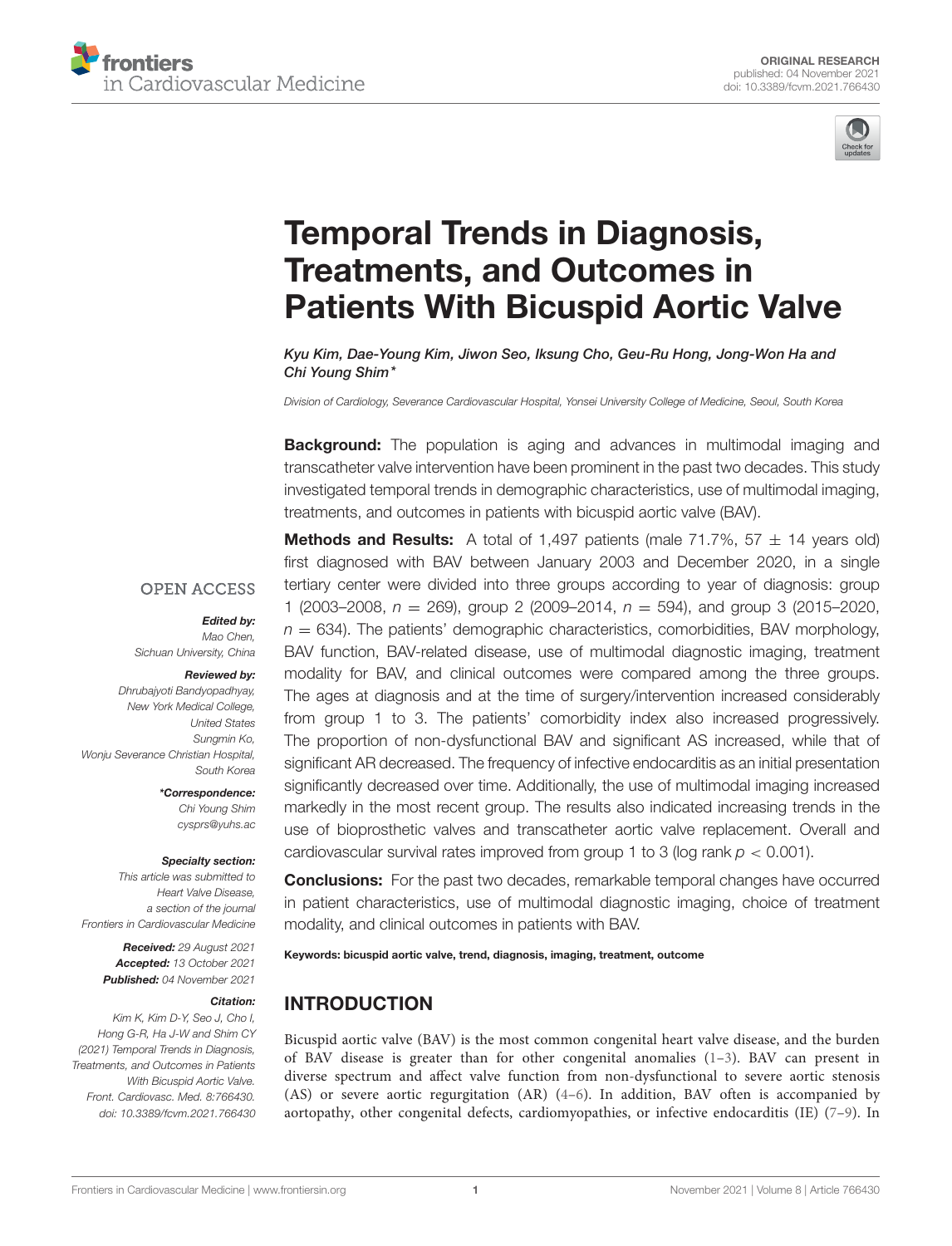the past two decades, echocardiographic surveillance of asymptomatic subjects has increased, and multimodality imaging has been developed and applied in heart valve diseases [\(10,](#page-6-6) [11\)](#page-6-7). Recently, transcatheter aortic valve replacement (AVR) has been expanded to young age and low risk groups, and treatment methods in BAV patients have diversified [\(12–](#page-6-8)[14\)](#page-6-9). In addition, the incidence of IE as a first manifestation in BAV patients is expected to decrease as socioeconomic status improves [\(15\)](#page-6-10). Therefore, this study aimed to investigate temporal trends in demographic characteristics, use of multimodal imaging, treatment modality, and clinical outcomes in patients with BAV from a large Korean registry.

# METHODS

# Study Population

We systemically analyzed a single-center Korean registry that consisted of 1,497 consecutively enrolled BAV patients 19 years of age or older. This retrospective and prospective registry contains echocardiographic data and clinical information from medical records of the patients from January 2003 to December 2020, in Severance Cardiovascular Hospital, Seoul, Korea. All patients were diagnosed with BAV through transthoracic echocardiography, and additional diagnostic imaging was performed according to the clinical judgement of the physician. When there was discrepancy between imaging tests, we determined exclusion after comprehensive consideration of all imaging studies and intraoperative findings. There were 14 exclusions in this study. The Institutional Review Board of Severance Hospital approved this study, which was conducted in compliance with the Declaration of Helsinki. The need for informed consent was waived.

# Patient Data

Baseline characteristics at the time of diagnosis were age, sex, height, weight, body mass index, and comorbidities. The Charlson comorbidity index was calculated to determine patient risk [\(16\)](#page-6-11). All participants in the study population underwent comprehensive transthoracic echocardiography. All echocardiographic studies were performed using commercially available equipment and were analyzed retrospectively without knowledge of the clinical data. Standard 2-dimensional and Doppler measurements were performed, and the severity of BAV dysfunction was assessed based on the American Society of Echocardiography guidelines [\(17,](#page-6-12) [18\)](#page-7-0).

Congenital BAV was diagnosed when only two cusps were identified unequivocally in systole and diastole in the shortaxis view, with a clear "fish-mouth" appearance during systole, as previously described [\(5](#page-6-13)[–8\)](#page-6-14). Type 1 was confirmed based on congenital fusion of the right and left coronary cusps; Type 2 was confirmed based on a congenital fusion of the right and noncoronary cusps; Type 3 was confirmed based on a congenital fusion of the non-coronary and left coronary cusps; Type 0 was confirmed for cases without raphe, which also is referred to as "true type" BAV. The severity of AS and AR was assessed using an integrated approach [\(17,](#page-6-12) [18\)](#page-7-0). Patients that had at least moderate AS or moderate AR were classified as significant AS or significant AR, respectively, and others were classified with non-dysfunctional BAV [\(5,](#page-6-13) [6\)](#page-6-3).

All measurements of the aorta were performed on the QRS complex of the electrocardiogram according to recommendations [\(19\)](#page-7-1). The dimensions of the Valsalva sinuses were measured perpendicularly to the right and left (or non-) aortic sinuses. The sinotubular junction was measured where the aortic sinuses met the tubular aorta. The AA was measured 2 cm distal to the sinotubular junction. The presence of aortopathy was defined as an ascending aorta diameter ≥37 mm [\(6,](#page-6-3) [7,](#page-6-4) [20\)](#page-7-2). A maximum dimension of the ascending aorta  $\geq$ 45 mm was defined as severe aortopathy [\(6\)](#page-6-3). Concomitant congenital defects including ventricular septal defect, atrial septal defect, patent foramen ovale, and patent ductus arteriosus were investigated. Concomitant cardiomyopathy was defined as specific cardiomyopathies such as hypertrophic cardiomyopathy, noncompaction cardiomyopathy, and idiopathic dilated cardiomyopathy [\(8\)](#page-6-14). A diagnosis of IE was determined according to modified Duke criteria [\(21\)](#page-7-3).

We investigated whether transesophageal echocardiography (TEE) and MDCT were performed in addition to transthoracic echocardiography. Diagnostic multimodal imaging was performed based on the clinician's judgement. Surgery or intervention was conducted according to the guidelines at time of diagnosis, based on patient symptoms, cardiac function, and BAV function and clinician decision. Eligibility for transcatheter AVR was determined by a multidisciplinary heart team.

The study population was divided into three groups according to year of diagnosis with six-year increments: group 1 (2003– 2008,  $n = 269$ , group 2 (2009–2014,  $n = 594$ ), and group 3 (2015–2020,  $n = 634$ ). The baseline characteristics, ages at diagnosis and at the time of surgery or intervention, use of multimodality imaging, number of surgeries or interventions, and survival from all-cause death and cardiovascular death were compared among the groups.

The index date was the time of the first BAV diagnosis. Death information was collected by medical records. Cardiovascular death was defined as death due to worsening heart failure, acute coronary syndrome, cerebrovascular accidents, or sudden cardiac death. The cause of death was determined based on the death certificate.

# Statistical Analysis

Categorical variables are expressed as percentage or frequency and compared using the  $\chi^2$  test or Fisher's exact test. Continuous variables are expressed as mean  $\pm$  standard deviation. The Cochran–Armitage and Jonckheere–Terpstra methods were used to test trends in nominal and categorical variables across time periods. Survival from all-cause death and cardiovascular death was estimated using the Kaplan–Meier method and compared by Log-rank test. A probability value ( $P$ -value) <0.05 was considered statistically significant. Statistical analyses were

**Abbreviations:** AR, aortic regurgitation; AS, aortic stenosis; AVR, aortic valve replacement; BAV, bicuspid aortic valve; IE, infective endocarditis; MDCT, multidetector computed tomography; TEE, transesophageal echocardiography.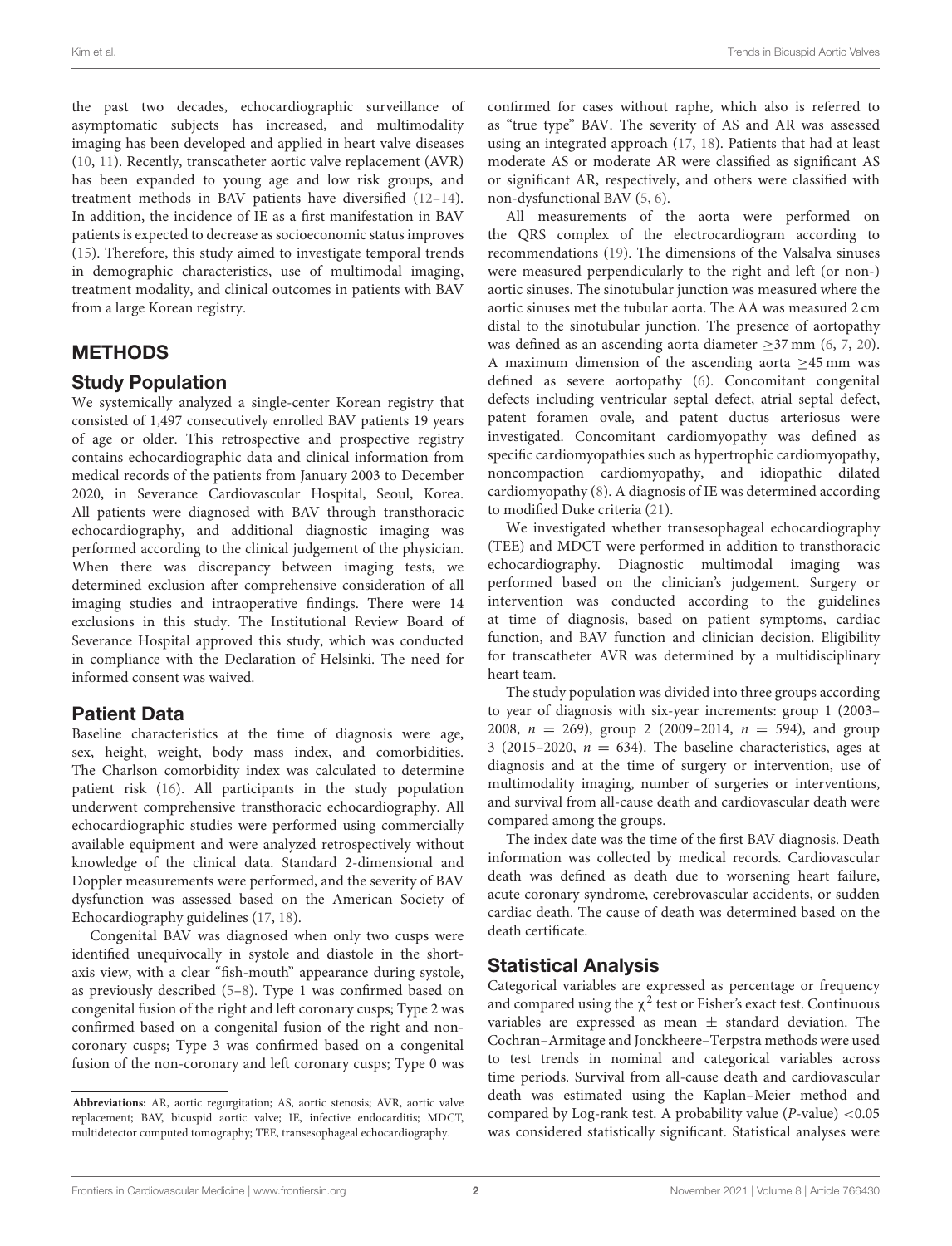#### <span id="page-2-0"></span>TABLE 1 | Demographic, clinical, and imaging characteristics in the three groups.

|                                    | Group 1<br>$(n = 269)$ | Group <sub>2</sub><br>$(n = 594)$ | Group 3<br>$(n = 634)$ | P value | P for trend |
|------------------------------------|------------------------|-----------------------------------|------------------------|---------|-------------|
| Age at diagnosis, year             | $53.2 \pm 15.1$        | $56.7 \pm 14.3$                   | $57.8 + 13.8$          | < 0.001 | < 0.001     |
| Male sex, $n$ (%)                  | 201 (74.7)             | 423 (71.2)                        | 450 (71.0)             | 0.290   | 0.290       |
| Body mass index, kg/m <sup>2</sup> | $23.6 \pm 3.1$         | $24.0 \pm 4.0$                    | $24.2 \pm 3.9$         | 0.063   | 0.036       |
| Comorbidities, n (%)               |                        |                                   |                        |         |             |
| Hypertension                       | 76 (28.1)              | 275 (46.6)                        | 289 (44.2)             | < 0.001 | < 0.001     |
| Diabetes mellitus                  | 46 (17.1)              | 123 (20.7)                        | 113 (17.8)             | 0.314   | 0.862       |
| Coronary artery disease            | 45 (16.7)              | 125 (21.0)                        | 121 (19.1)             | < 0.001 | 0.667       |
| Atrial fibrillation                | 33(12.3)               | 102 (17.2)                        | 92(14.5)               | 0.148   | 0.732       |
| Dyslipidemia                       | 55 (20.4)              | 171 (28.8)                        | 229 (36.1)             | < 0.001 | < 0.001     |
| Chronic kidney disease             | 12(4.5)                | 36(6.1)                           | 34(5.4)                | 0.624   | 0.764       |
| Liver cirrhosis                    | 3(1.1)                 | 16(2.7)                           | 11(1.7)                | 0.252   | 0.870       |
| Chronic pulmonary disease          | 12(4.5)                | 36(6.1)                           | 34(5.4)                | 0.624   | 0.764       |
| History of CVA                     | 10(3.7)                | 12(2.0)                           | 18(2.8)                | 0.323   | 0.699       |
| History of cancer                  | 18(6.7)                | 58 (9.8)                          | 48 (7.6)               | 0.219   | 0.968       |
| Charlson comorbidity index         | $1.8 \pm 1.6$          | $2.2 \pm 1.8$                     | $2.2 \pm 1.7$          | 0.013   | 0.029       |
| BAV morphology, n (%)              |                        |                                   |                        |         |             |
| Type 1, R-L fusion                 | 161 (59.9)             | 364 (61.3)                        | 374 (59.0)             | 0.547   | 0.627       |
| Type 2, R-N fusion                 | 40 (14.9)              | 96 (16.2)                         | 113 (17.8)             | 0.750   | 0.254       |
| Type 3, L-N fusion                 | 14(5.2)                | 27(4.5)                           | 24(3.8)                | 0.771   | 0.312       |
| Type 0, No raphe                   | 54 (20.0)              | 107 (18.0)                        | 123 (19.4)             | 0.716   | 0.969       |
| BAV function, n (%)                |                        |                                   |                        |         |             |
| Non-dysfunctional AV               | 68 (25.3)              | 214 (36.0)                        | 199 (31.4)             | 0.006   | 0.039       |
| Significant AS                     | 112 (41.6)             | 277 (46.6)                        | 313 (49.4)             | 0.102   | 0.039       |
| Significant AR                     | 119 (44.2)             | 153 (25.8)                        | 192 (30.3)             | < 0.001 | 0.002       |
| Significant ASR                    | 30(11.2)               | 50(8.4)                           | 70 (11.0)              | 0.246   | 0.698       |
| BAV-associated disease, n (%)      |                        |                                   |                        |         |             |
| Presence of aortopathy             | 119 (44.2)             | 315 (53.0)                        | 300 (47.3)             | 0.030   | 0.913       |
| Severe aortopathy                  | 58 (21.6)              | 177 (29.8)                        | 160 (25.2)             | 0.027   | 0.666       |
| Coarctation of aorta               | 3(1.1)                 | 2(0.3)                            | 7(1.1)                 | 0.262   | 0.676       |
| Infective endocarditis             | 13(4.8)                | 17(2.9)                           | 11(1.7)                | 0.027   | 0.010       |
| Concomitant cardiomyopathy         | 10(3.7)                | 17(2.9)                           | 24(3.8)                | 0.640   | 0.768       |
| Congenital defects                 | 7(2.6)                 | 22(3.7)                           | 44 (6.9)               | 0.005   | 0.002       |
| Multimodal imaging, n (%)          |                        |                                   |                        |         |             |
| TEE                                | 60 (22.3)              | 210 (35.4)                        | 245 (38.6)             | < 0.001 | < 0.001     |
| <b>MDCT</b>                        | 6(2.2)                 | 61(10.3)                          | 215 (33.9)             | < 0.001 | < 0.001     |
| Both TEE and MDCT                  | 4(1.5)                 | 42(7.1)                           | 126 (19.9)             | < 0.001 | < 0.001     |
| <b>CMR</b>                         | 3(1.1)                 | 30(5.1)                           | 8(1.3)                 | < 0.001 | 0.281       |

*AS, aortic stenosis; AR, aortic regurgitation; ASR, aortic stenosis and regurgitation; BAV, bicuspid aortic valve; TEE, transesophageal echocardiography; MDCT, multidetector computed tomography; CMR, cardiac magnetic resonance.*

conducted using R version 4.1.0 (The R Foundation for Statistical Computing; [www.R-project.org\)](http://www.R-project.org).

were 269, 594, and 634, respectively. Baseline characteristics of the study population are shown in **[Table 1](#page-2-0)**.

# RESULTS

# Temporal Trends in Characteristics of Patients With BAV

During the study period, a total of 1,497 patients (male 71.7%,  $56.5 \pm 14.3$  years old) was diagnosed with BAV. The absolute numbers of patients diagnosed with BAV in groups 1, 2, and 3

Patient demographics indicated that age at diagnosis increased significantly from group 1 to group 3 (P for trend < 0.001), and sex distribution was not significantly different between groups according to diagnosis year, with males accounting for more than 70% of all groups. From group 1 to 3, a tendency for an increase in body mass index was observed ( $P$  for trend  $= 0.036$ ). Analysis of patient comorbidities indicated that the more recent patients experienced more frequent hypertension and dyslipidemia, and the Charlson comorbidity index increased in this group (P for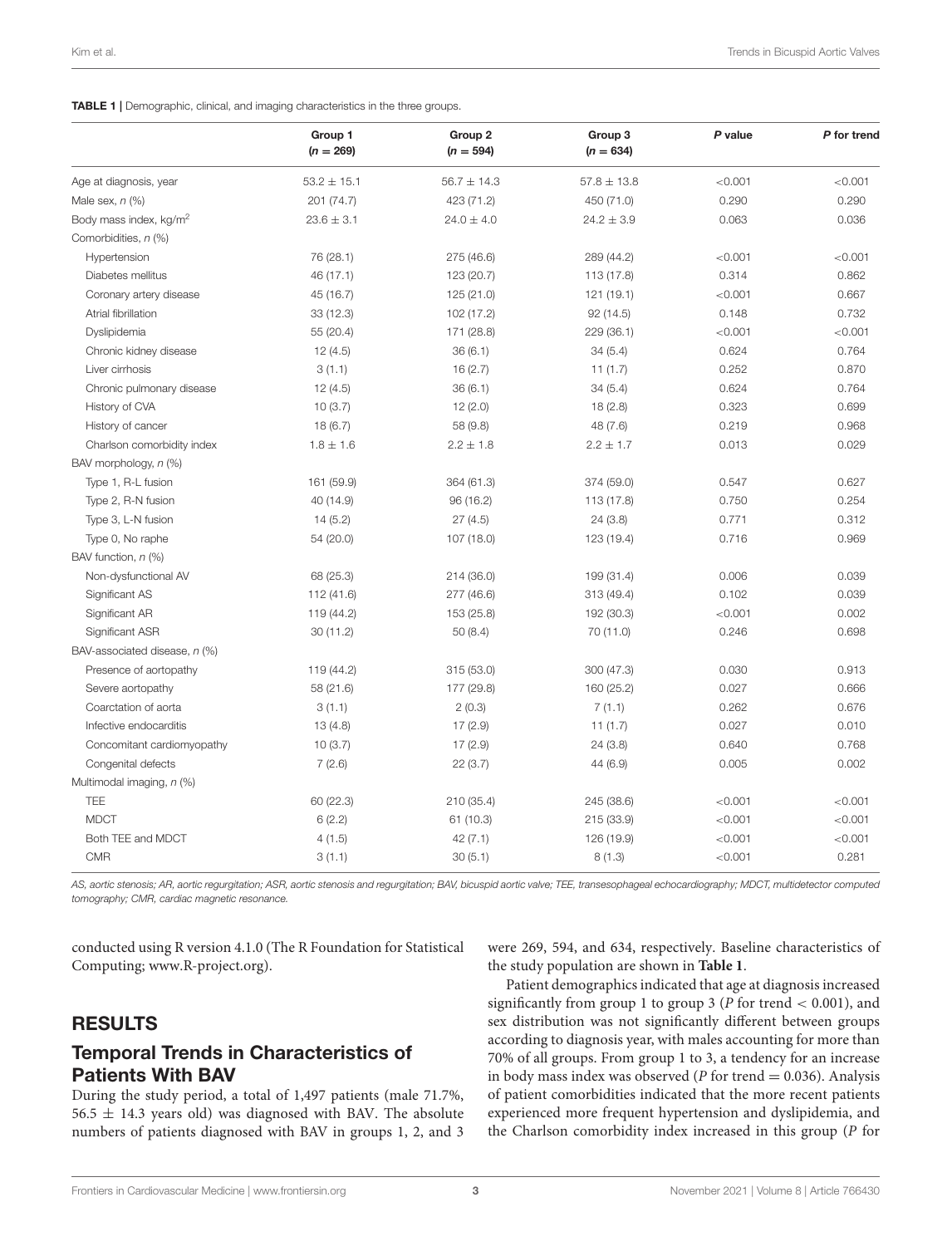

<span id="page-3-0"></span>

<span id="page-3-1"></span>trend  $= 0.029$ ). Analysis of BAV morphology indicated that type 1 was dominant in all groups, and there was no difference according to group. In terms of BAV function, the diagnosis of non-dysfunctional BAV increased in groups 2 and 3 compared to group 1 (P for trend=0.039), the proportion of significant AR decreased ( $P$  for trend  $= 0.002$ ), and the significant AS increased steadily ( $P$  for trend = 0.039; **[Figure 1A](#page-3-0)**). In terms of BAVassociated disease, about half of the patients had aortopathy, and about one-quarter had severe aortopathy, with no significant trends observed over time (**[Figure 1B](#page-3-0)**). From group 1 to 3, the prevalence of infective endocarditis significantly decreased (P for trend  $= 0.010$ ; **[Figure 1B](#page-3-0)**). Detection of congenital defects increased ( $P$  for trend  $= 0.002$ ) and likely was attributable to the increased use in additional diagnostic imaging from groups 1 to 3. In group 3, TEE and MDCT were used in 38.6 and 33.9% of patients, respectively (**[Figure 2](#page-3-1)**).

## Temporal Trends for Treating BAV-Related AV Disease

**[Table 2](#page-4-0)** shows treatment characteristics for the three groups of the study population. There was an increasing trend in age at

surgery or intervention between groups ( $P$  for trend  $\lt$  0.001; **[Figure 3A](#page-5-0)**). The mean age at surgery or intervention in group 1 was 55 years, while that in group 3 was 62 years. The proportion of patients older than 70 years at surgery or intervention remarkably increased ( $P$  for trend  $= 0.003$ ) and reached about 25% in groups 2 and 3. In terms of indications for surgery or intervention, surgery due to severe AR or infective endocarditis decreased over time (P for trend  $= 0.024, 0.027$ , respectively).

As age at surgery increased from group 1 to 3, surgical AVR using bioprosthetic valves significantly increased (P for trend  $= 0.002$ ). In addition, transcatheter AVR gradually increased over time ( $P$  for trend = 0.024; **[Figure 3B](#page-5-0)**). The results indicate that there were more frequent concomitant surgeries such as coronary artery bypass for patients diagnosed and treated more recently ( $P$  for trend = 0.002). During the 3.8 years (interquartile range 1.0–6.9 years) of follow-up, all-cause death and cardiovascular death significantly decreased from group 1 to group 3 (both log-rank  $P < 0.001$ ; **[Figure 4](#page-5-1)**).

## **DISCUSSION**

The principal findings of this study were as follow: (1) a significant temporal increase was observed in both age at the time of diagnosis and age at the time of surgery or intervention; (2) over time, the proportions of non-dysfunctional BAV and significant AS increased and significant AR decreased in patients with BAV; (3) a temporal change in the incidence of infective endocarditis was observed in patients with BAV; (4) surgical AVR using bioprosthetic valve and transcatheter AVR increased; (5) the frequency of additional diagnostic imaging, such as TEE or MDCT, remarkably increased in patients with BAV; and (6) there was a recent significant improvement in allcause and cardiovascular death among all patients diagnosed with BAV. Understanding these temporal changes and trends in patient characteristics, BAV function, diagnosis, treatment, and outcome will be important for further diagnostic and treatment advances.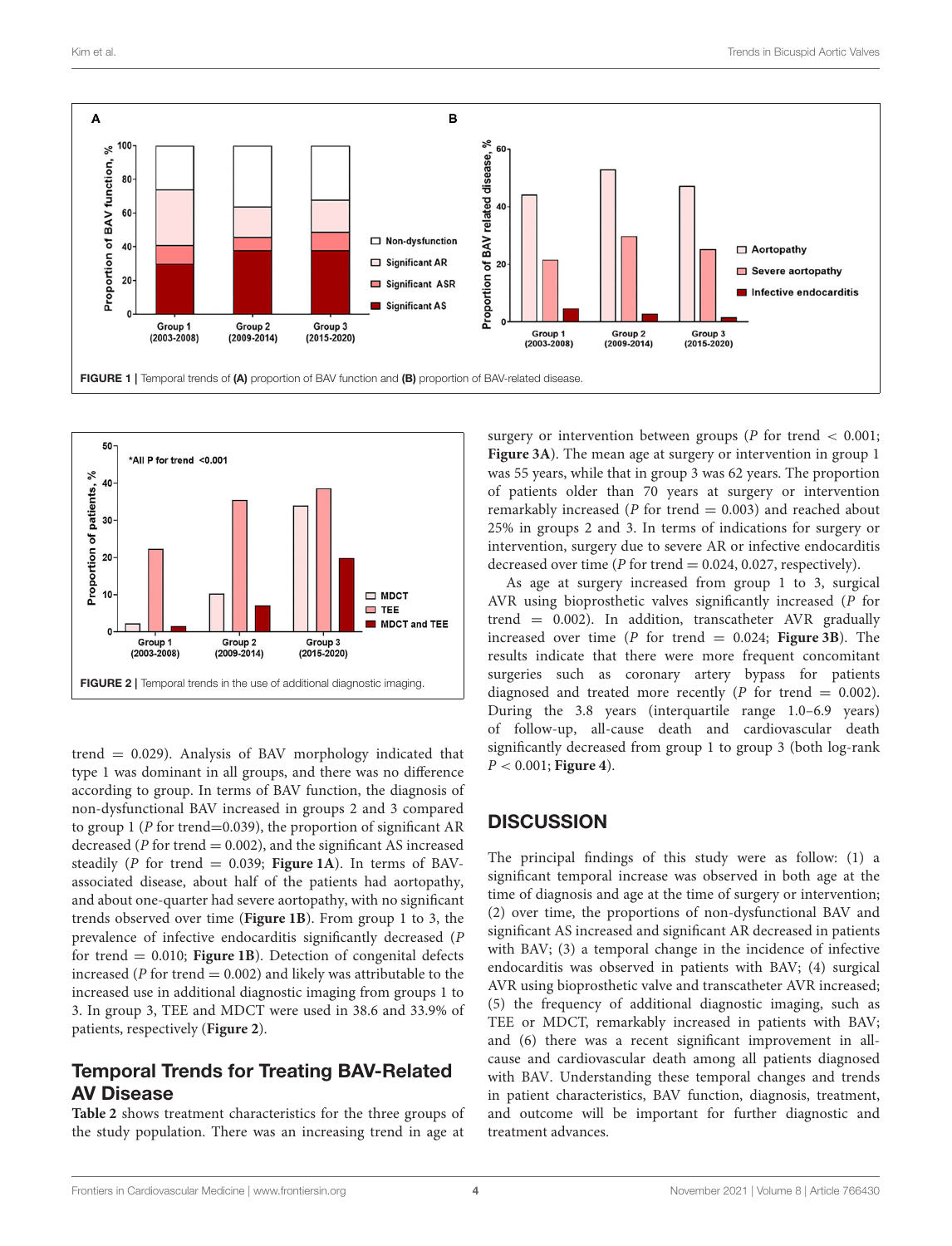#### <span id="page-4-0"></span>TABLE 2 | Treatment approaches in the three groups.

|                                      | Group 1<br>$(n = 269)$ | Group <sub>2</sub><br>$(n = 594)$ | Group 3<br>$(n = 634)$ | P value | P for trend |
|--------------------------------------|------------------------|-----------------------------------|------------------------|---------|-------------|
|                                      |                        |                                   |                        |         |             |
| Surgery/intervention, n (%)          | 123(45.7)              | 281 (47.3)                        | 315 (49.7)             | 0.498   | 0.309       |
| Age at surgery/intervention, years   | $54.5 \pm 12.8$        | $59.7 \pm 12.7$                   | $61.7 \pm 12.0$        | < 0.001 | < 0.001     |
| $<$ 30, n $\left(\frac{9}{6}\right)$ | 6(2.2)                 | 5(0.8)                            | 5(0.8)                 | 0.123   | 0.094       |
| $30 - 49$ , $n$ (%)                  | 30(11.2)               | 47 (7.9)                          | 37(5.8)                | 0.021   | 0.006       |
| $50 - 69$ , $n$ (%)                  | 75 (27.9)              | 156 (26.3)                        | 195 (30.8)             | 0.213   | 0.218       |
| $>70, n$ (%)                         | 12(4.5)                | 73 (12.3)                         | 78 (12.3)              | 0.001   | 0.003       |
| Indications for surgery/intervention |                        |                                   |                        |         |             |
| Severe AS, n (%)                     | 97(36.1)               | 204 (34.3)                        | 232 (36.6)             | 0.702   | 0.731       |
| Severe AR, n (%)                     | 64 (23.8)              | 92(15.5)                          | 103 (16.2)             | 0.008   | 0.024       |
| Severe ASR, n (%)                    | 13(4.8)                | 4(1.3)                            | 17(2.7)                | 0.010   | 0.311       |
| Severe aortopathy, n (%)             | 58 (21.6)              | 177 (29.8)                        | 169 (25.2)             | 0.027   | 0.666       |
| Infective endocarditis, $n$ (%)      | 10(3.7)                | 16(2.7)                           | 9(1.4)                 | 0.086   | 0.027       |
| Surgical AVR or repair, n (%)        | 119 (44.2)             | 271 (45.6)                        | 298 (47.0)             | 0.731   | 0.448       |
| Bioprosthetic valve                  | 28(10.4)               | 96 (16.2)                         | 99 (15.6)              | 0.071   | 0.105       |
| Mechanical valve                     | 89 (33.1)              | 175 (29.5)                        | 199 (31.4)             | 0.536   | 0.809       |
| Aortic valve repair                  | 2(0.7)                 | 3(0.5)                            | 3(0.5)                 | 0.871   | 0.646       |
| Surgery for aorta, n (%)             | 27(10.0)               | 98 (16.5)                         | 112(17.7)              | 0.012   | 0.009       |
| Isolated aorta surgery               | 4(1.5)                 | 4(0.7)                            | 6(0.9)                 | 0.516   | 0.605       |
| Concomitantly with AV surgery        | 23(8.6)                | 94 (15.8)                         | 106 (16.7)             | 0.005   | 0.003       |
| Concomitant surgery, n (%)           | 2(0.7)                 | 18(3.0)                           | 68 (10.7)              | < 0.001 | < 0.001     |
| Coronary artery bypass               | 2(0.7)                 | 8(1.3)                            | 19(3.0)                | 0.032   | 0.012       |
| Other surgery*                       | 0(0.0)                 | 10(1.7)                           | 52(8.2)                | < 0.001 | < 0.001     |
| Transcatheter AVR, n (%)             | 0(0.0)                 | 6(1.0)                            | 11(1.7)                | 0.074   | 0.024       |
|                                      |                        |                                   |                        |         |             |

*AS, aortic stenosis; AR, aortic regurgitation; ASR, aortic stenosis and regurgitation; AVR, aortic valve replacement; AV, aortic valve.* \**Other surgery included patch repair of ventricular or atrial septal defect, direct closure of patent foramen ovale, and patent ductus arteriosus ligation.*

# Temporal Trends in Patient Characteristics, Diagnosis, and Treatment

BAV is the most common adult congenital heart defect and has associated increased risk for severe AS or AR, thoracic aortic disease or acquired complications such as IE [\(1](#page-6-0)[–4,](#page-6-2) [22,](#page-7-4) [23\)](#page-7-5). Because BAV is congenital, BAV-related diseases typically manifest at an early age. Therefore, the majority of previous studies has reported a mean age of about 40 years [\(24\)](#page-7-6). Significant bicuspid AS usually occurs earlier than tricuspid AS and is reported in their 50s and 60s [\(25\)](#page-7-7). In patient with BAV, AR is more common at a young age, whereas AS usually presents later in life [\(26\)](#page-7-8). In this study, the mean age at diagnosis was 56.5 years, and the mean age increased over about two decades. Furthermore, the mean age at surgery or intervention was 61.6 years, and 24.5% of patients in the more recent group were older than 70 years. In addition, as the global burden of calcified aortic valve disease increased, the proportion of significant AR decreased while that of significant AS increased from group 1 to 3, likely related to the increase in age for the general population [\(27\)](#page-7-9). As ages of patients at diagnosis and at surgery or intervention increased, the treatment strategy for BAV dysfunction also changed. In this study, 35.6% of patients in group 3 underwent AVR with bioprosthetic valves. Increased use of bioprosthetic valves was an expected finding because of the increasing aging trend in patient with BAV. In addition, as the comorbidities of patients increased, the surgical risk also increased, as did the demand for transcatheter AVR. This study showed increasing trend of transcatheter AVR in BAV patients after its launch in 2011, in Korea.

The diagnosis of non-dysfunctional BAV had increased in this study. In Korea, the number of TTE as screening tool is continuously increasing [\(28\)](#page-7-10). The increased number of exam might enable early diagnosis of BAV and related disease in general population.

The present study also showed a decreasing trend for prevalence of IE as the first manifestation of BAV disease. The rate of IE was 1.7% in group 3, and the incidence of IE in BAV has been reported around 2%, which was comparable to our results [\(9,](#page-6-5) [24\)](#page-7-6). A recent report from the United States showed decreasing trend of native valve endocarditis but that of increased prosthetic valve and device-related endocarditis [\(15\)](#page-6-10). These trends might be derived from increased echocardiographic surveillance for BAV and improved socioeconomic status over time.

# Temporal Trends for Multimodal Imaging in BAV Patients

Multimodality imaging has become increasingly important because BAV is not only a valve disease, but also is associated with other diseases such as aortopathy and cardiomyopathies [\(6–](#page-6-3)[8,](#page-6-14) [10\)](#page-6-6). The first diagnostic tool of choice to evaluate heart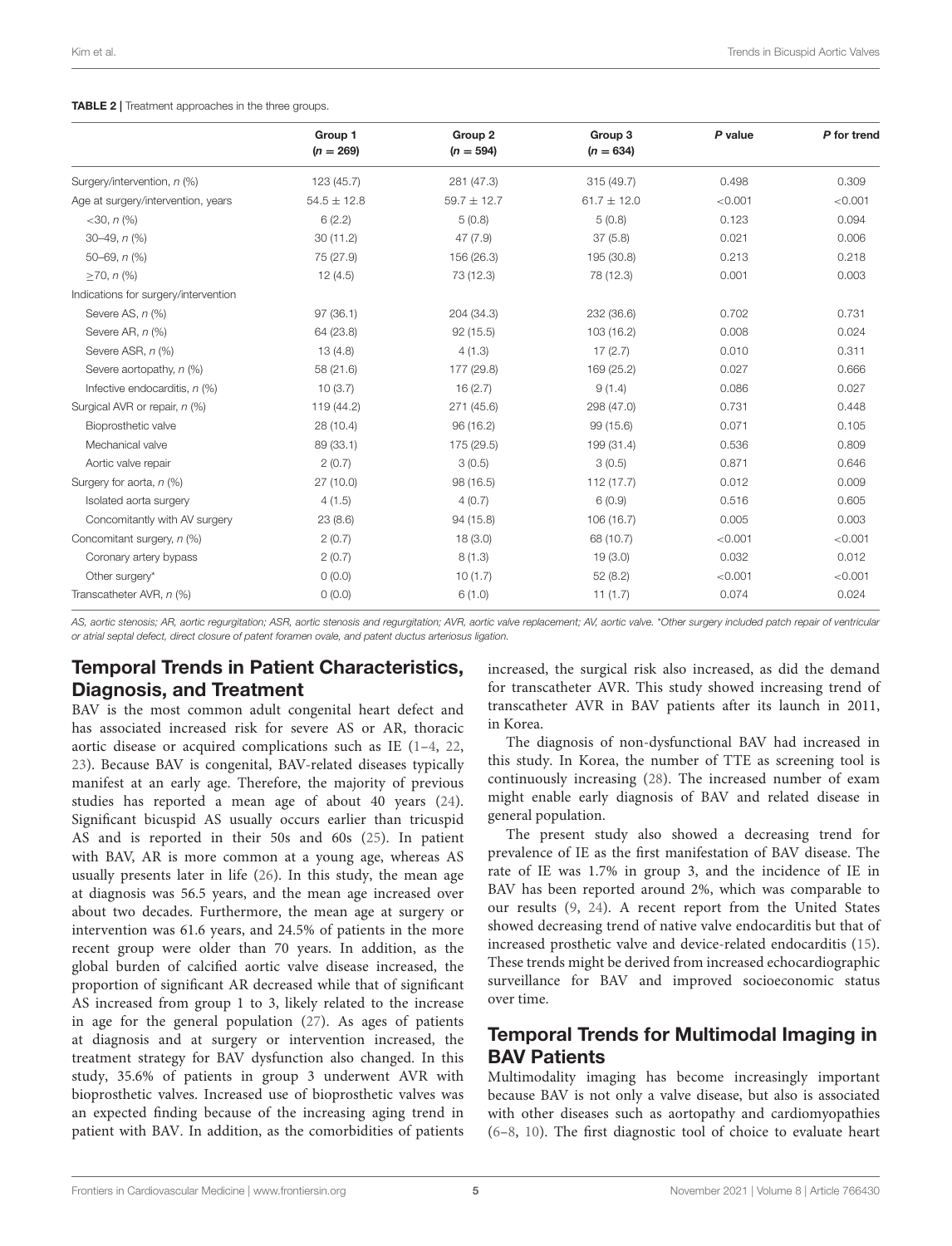

<span id="page-5-0"></span>

<span id="page-5-1"></span>valves was transthoracic echocardiography because it is easy to use and noninvasive. Recently, MDCT has been used as a complement to echocardiography for diagnosing heart valve disease and preoperative evaluation [\(18,](#page-7-0) [29,](#page-7-11) [30\)](#page-7-12). In patients with BAV, MDCT can provide accurate information about the BAV and adjacent structural abnormalities including the aorta, concomitant anomalies, or combined coronary artery disease [\(10,](#page-6-6) [11\)](#page-6-7). Furthermore, in the era of transcatheter AVR, the use of multimodal imaging is becoming an increasingly essential part of routine clinical practice, particularly for BAV patients with significant AS [\(10,](#page-6-6) [31\)](#page-7-13). The patients with BAV had chance of concomitant cardiomyopathies. They had different flow dynamics from the patients with tricuspid aortic valve [\(32\)](#page-7-14). Furthermore, myocardial fibrosis has been reported as important prognostic factor in BAV related disease such as AS or AR [\(33,](#page-7-15) [34\)](#page-7-16). Cardiac magnetic resonance might be useful in patients with BAV and related disease [\(8,](#page-6-14) [35\)](#page-7-17). The results of this study indicate that the use of multimodal imaging has increased, and that this approach can detect concomitant disease such as congenital

defects based on the overall trends in diagnostic imaging in patients with BAV.

# Temporal Trends of Clinical Outcomes in BAV Patients

This study also showed clinical outcome improvements in the more recent group despite an increase in mean age with a higher comorbidity index. There are several factors that could impact these results. Notably, as the proportion of non-dysfunctional BAV increased in group 3, it is possible that fewer clinical events were diagnosed because those events likely were attributable to previously undetected nondysfunctional BAV in patients. In addition, recent advances in diagnostic imaging, surgical techniques [\(36\)](#page-7-18), medical systems such as a multidisciplinary approach, and application of transcatheter AVR in patients with high surgical risk might influence the improved clinical outcomes in patients with BAVs.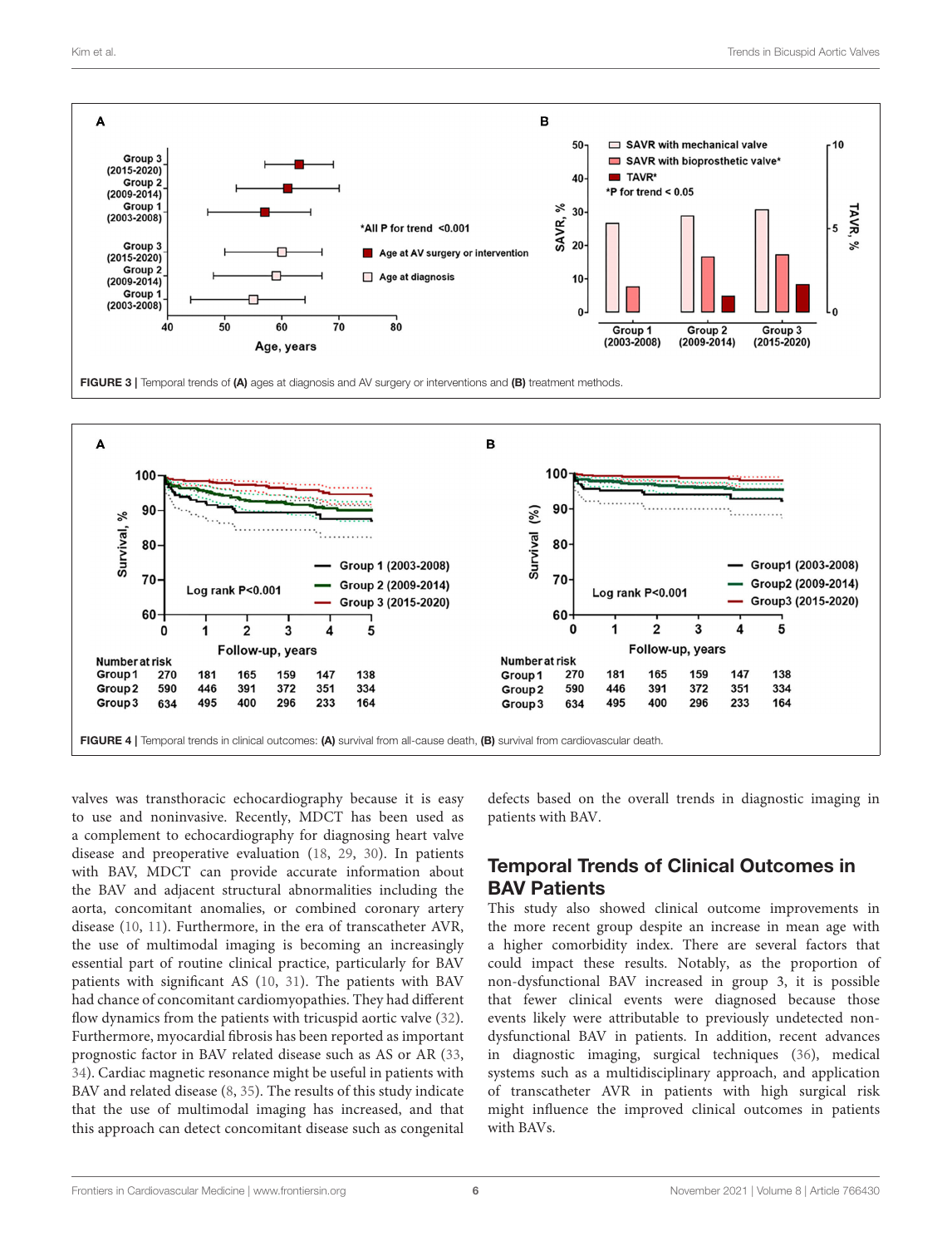#### Study Limitations

Our study had several limitations. First, this study was conducted at a single tertiary center by comprehensively reviewing retrospective and prospective data; therefore, selection and referral bias were inevitable, and our results could not be generalized. The proportions of significant BAV dysfunction and severe aortopathy were higher than reported in previous studies [\(24,](#page-7-6) [26\)](#page-7-8). The clinical follow-up duration for the study population was relatively short. Seconds, the study subjects were diagnosed based on TTE, so there might be inevitable limitations and bias for the morphologic evaluation of BAV, particularly severely calcified aortic valve. However, as this study had additional imaging studies performed by clinician's judgement and consisted of a large-scale population, we believe this potential bias would not change our main findings. Additionally, it is difficult to generalize and apply these temporal trends to other societies or countries because if differing social and medical environmental factors. Despite these limitations, we believe that the data from this large Korean registry will be helpful to understand the characteristics, diagnosis, treatment, and outcomes for BAV patients over the past two decades. Further, some of the temporal trends might be applicable to other societies.

# **CONCLUSIONS**

In past two decades, there have been remarkable temporal changes in patients with BAV. Patient characteristics, proportion of BAV dysfunction, diagnosis, and treatment strategy have

### **REFERENCES**

- <span id="page-6-0"></span>1. Ward C. Clinical significance of the bicuspid aortic valve. Heart. (2000) 83:81–5. doi: [10.1136/heart.83.1.81](https://doi.org/10.1136/heart.83.1.81)
- 2. Sillesen AS, Vogg O, Pihl C, Raja AA, Sundberg K, Vedel C, et al. Prevalence of bicuspid aortic valve and associated aortopathy in newborns in Copenhagen, Denmark. JAMA. (2021) 325:561–7. doi: [10.1001/jama.2020.27205](https://doi.org/10.1001/jama.2020.27205)
- <span id="page-6-1"></span>3. Siu SC, Silversides CK. Bicuspid aortic valve disease. J Am Coll Cardiol. (2010) 55:2789–800. doi: [10.1016/j.jacc.2009.12.068](https://doi.org/10.1016/j.jacc.2009.12.068)
- <span id="page-6-2"></span>4. Braverman AC, Guven H, Beardslee MA, Makan M, Kates AM, Moon MR. The bicuspid aortic valve. Curr Probl Cardiol. (2005) 30:470– 522. doi: [10.1016/j.cpcardiol.2005.06.002](https://doi.org/10.1016/j.cpcardiol.2005.06.002)
- <span id="page-6-13"></span>5. Lee SY, Shim CY, Kim D, Cho I, Hong GR, Ha JW, et al. Factors determining aortic valve dysfunction in Korean subjects with a bicuspid aortic valve. Am J Cardiol. (2017) 119:2049–55. doi: [10.1016/j.amjcard.2017.03.038](https://doi.org/10.1016/j.amjcard.2017.03.038)
- <span id="page-6-3"></span>6. Song S, Seo J, Cho I, Hong GR, Ha JW, Shim CY. Progression and outcomes of non-dysfunctional bicuspid aortic valve: longitudinal data from a large korean bicuspid aortic valve registry. Front Cardiovasc Med. (2020) 7:603323. doi: [10.3389/fcvm.2020.603323](https://doi.org/10.3389/fcvm.2020.603323)
- <span id="page-6-4"></span>7. Lee SY, Shim CY, Hong GR, Seo J, Cho I, Cho IJ, et al. Association of aortic phenotypes and mechanical function with left ventricular diastolic function in subjects with normally functioning bicuspid aortic valves and comparison to subjects with tricuspid aortic valves. Am J Cardiol. (2015) 116:1547–54. doi: [10.1016/j.amjcard.2015.08.017](https://doi.org/10.1016/j.amjcard.2015.08.017)
- <span id="page-6-14"></span>8. Jeong H, Shim CY, Kim D, Choi JY, Choi KU, Lee SY, et al. Prevalence, characteristics, and clinical significance of concomitant cardiomyopathies in subjects with bicuspid aortic valves. Yonsei Med J. (2019) 60:816– 23. doi: [10.3349/ymj.2019.60.9.816](https://doi.org/10.3349/ymj.2019.60.9.816)
- <span id="page-6-5"></span>9. Zegri-Reiriz I, de Alarcon A, Munoz P, Martinez Selles M, Gonzalez-Ramallo V, Miro JM, et al. Infective endocarditis in patients with bicuspid

changed, and the demand for bioprosthetic valves has increased. Temporal trends were observed with improvements of clinical outcomes in patients with BAV.

# DATA AVAILABILITY STATEMENT

The raw data supporting the conclusions of this article will be made available by the authors, without undue reservation.

### ETHICS STATEMENT

The studies involving human participants were reviewed and approved by Severance Hospital, Yonsei University College of Medicine. Written informed consent for participation was not required for this study in accordance with the national legislation and the institutional requirements.

# AUTHOR CONTRIBUTIONS

KK and CS contributed to the conception, design of the work, and drafted the manuscript. D-YK, JS, and IC assisted in data collection and analysis. G-RH and J-WH contributed to the review and revision of the manuscript. All authors contributed to the article and approved the submitted version.

## FUNDING

This research was supported from the Korean Cardiac Research Foundation (202103-02).

aortic valve or mitral valve prolapse. J Am Coll Cardiol. (2018) 71:2731– 40. doi: [10.1016/j.jacc.2018.03.534](https://doi.org/10.1016/j.jacc.2018.03.534)

- <span id="page-6-6"></span>10. Galian-Gay L, Rodriguez-Palomares J, Guala A, Michelena HI, Evangelista A. Multimodality imaging in bicuspid aortic valve. Prog Cardiovasc Dis. (2020) 63:442–51. doi: [10.1016/j.pcad.2020.06.003](https://doi.org/10.1016/j.pcad.2020.06.003)
- <span id="page-6-7"></span>11. Kim D, Shim CY, Kim YJ, Nam K, Hong GR, Lee SH, et al. Differences in flowgradient patterns between severe bicuspid aortic stenosis and severe tricuspid aortic stenosis- mechanistic insight from multimodal imaging. Circ J. (2019) 84:119–26. doi: [10.1253/circj.CJ-19-0702](https://doi.org/10.1253/circj.CJ-19-0702)
- <span id="page-6-8"></span>12. Popma JJ, Deeb GM, Yakubov SJ, Mumtaz M, Gada H, O'Hair D, et al. Transcatheter aortic-valve replacement with a self-expanding valve in low-risk patients. N Engl J Med. (2019) 380:1706–15. doi: [10.1056/NEJMoa1816885](https://doi.org/10.1056/NEJMoa1816885)
- 13. Mack MJ, Leon MB, Thourani VH, Makkar R, Kodali SK, Russo M, et al. Transcatheter aortic-valve replacement with a balloonexpandable valve in low-risk patients. N Engl J Med. (2019) 380:1695–705. doi: [10.1056/NEJMoa1814052](https://doi.org/10.1056/NEJMoa1814052)
- <span id="page-6-9"></span>14. Tarantini G, Fabris T. Transcatheter aortic valve replacement for bicuspid aortic valve stenosis: a practical operative overview. Circ Cardiovasc Interv. (2021) 14:e009827. doi: [10.1161/CIRCINTERVENTIONS.120.009827](https://doi.org/10.1161/CIRCINTERVENTIONS.120.009827)
- <span id="page-6-10"></span>15. Toyoda N, Chikwe J, Itagaki S, Gelijns AC, Adams DH, Egorova NN. Trends in infective endocarditis in California and New York State, 1998-2013. JAMA. (2017) 317:1652–60. doi: [10.1001/jama.2017.4287](https://doi.org/10.1001/jama.2017.4287)
- <span id="page-6-11"></span>16. Brusselaers N, Lagergren J. The Charlson Comorbidity Index in registry-based research. Methods Inf Med. (2017) 56:401–6. doi: [10.3414/ME17-01-0051](https://doi.org/10.3414/ME17-01-0051)
- <span id="page-6-12"></span>17. Zoghbi WA, Adams D, Bonow RO, Enriquez-Sarano M, Foster E, Grayburn PA, et al. Recommendations for noninvasive evaluation of native valvular regurgitation: a report from the american society of echocardiography developed in collaboration with the society for cardiovascular magnetic resonance. J Am Soc Echocardiogr. (2017) 30:303–71. doi: [10.1016/j.echo.2017.01.007](https://doi.org/10.1016/j.echo.2017.01.007)